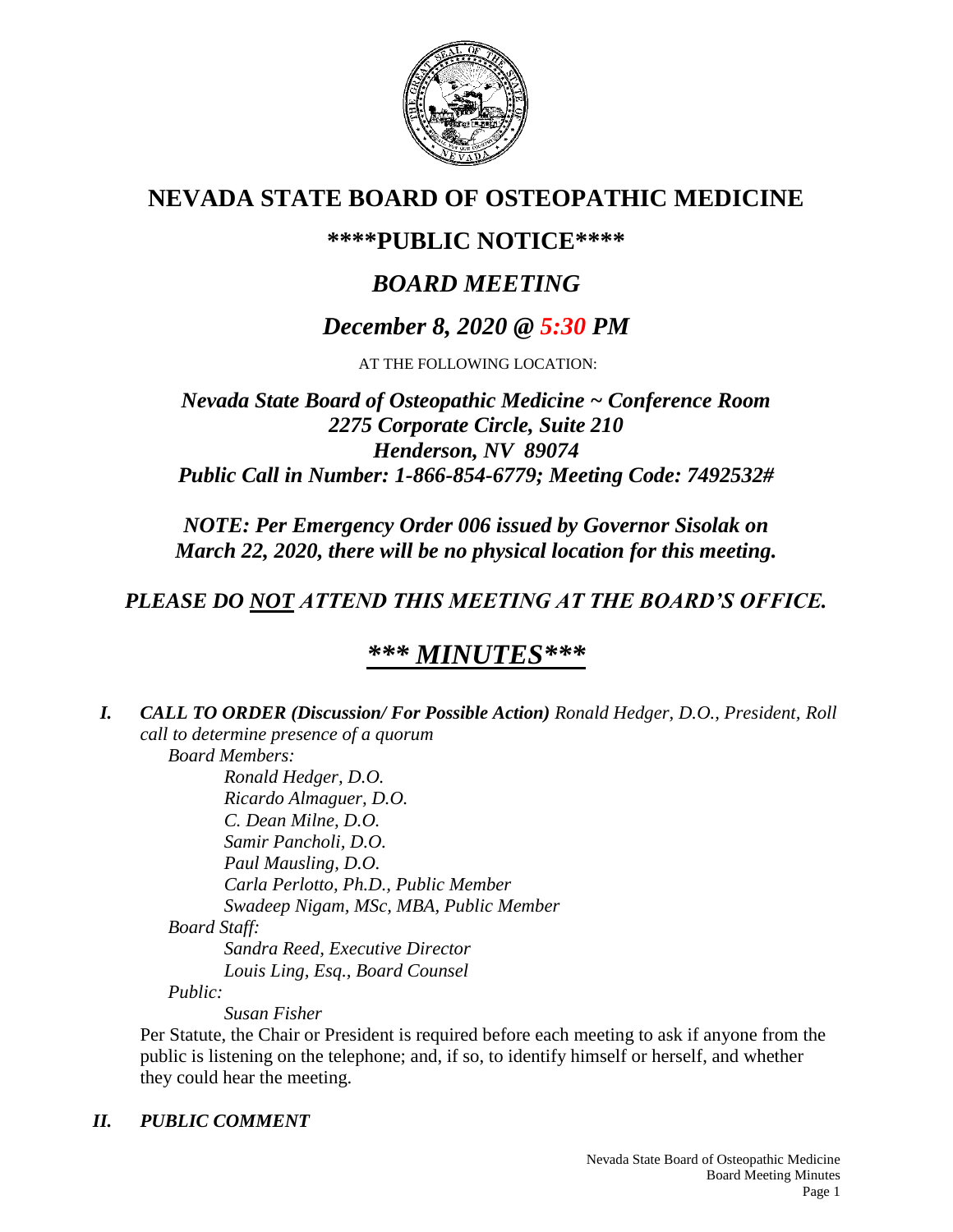**NOTE**: *Prior to the commencement and conclusion of a contested case or a quasi-judicial proceeding that may affect the due process rights of an individual, the board may refuse to consider public comment. See NRS 233B.126.* No Comments.

#### *III. APPROVAL OF BOARD MEETING MINUTES FROM NOVEMBER 10, 2020 (Discussion/For Possible Action) Ronald Hedger, D.O., President* Mr. Nigam made a motion to approve the minutes from November 10, 2020; seconded by Dr. Milne. There being no discussion, the minutes were approved by the Board.

### *IV. CONSENT AGENDA TO GRANT LICENSURE FOR OSTEOPATHIC PHYSICIANS, PHYSICIAN ASSISTANTS AND SPECIAL LICENSES (Discussion/ For Possible Action) Ronald Hedger, D.O., President*

*Under this item the Board may consider the recommendations of the Executive Director and/or President/Vice President to grant licensure to the below listed applicants. The Board may remove any applicant's name from the consent motion, but may not discuss the contents of the application for licensure without the applicant present following proper notice pursuant to the open meeting law.*

### **Effective 01/01/2021**

#### **Osteopathic Physician Name Specialty**

*Carianne Blomquist, D.O. Family Medicine Melissa Chrites, D.O. Internal Medicine Tallan DePriest, D.O. Psychiatry Carol Hungerford, D.O. Family Medicine Christian Jensen, D.O. Emergency Medicine Charles Lin, D.O. Family Medicine Amol Malankar, D.O. Family Medicine Marja-Liisa Magnuson, D.O. Family Medicine Kurt Peterson, D.O. OB/GYN Aaron Schenone, D.O. Internal Medicine Linda Yu, D.O. OB/GYN*

*Graham Hill, D.O. Physical Medicine & Rehabilitation*

*Cecelia Bowers, PA-C Eithne-Marie Barton, D.O. Karen Carpinone-Spagnuolo, PA-C Michelle Lin, D.O. Connor Finklea, PA-C Michael Manning, D.O.*

#### *Physician Assistant Supervising Physician*

There was a motion to approve the licensees as written by Dr. Almaguer; seconded by Mr. Nigam. There being no discussion, the Board approved licensure.

### *V. CONSIDERATION/ACTION TO ADDRESS TIMELINE FOR BOARD MEMBERS TO REVIEW COMPLAINTS (Discussion/For Possible Action) Deane Milne, D.O.,*

Ms. Reed read the policy for the process on how Board members would review assigned complaints. A motion was made by Dr. Mausling to approve the policy, seconded by Dr. Hedger. There being no discussion, the policy was approved.

### *VI. EXECUTIVE DIRECTOR'S REPORT*

- a. Financial Statements Ms. Reed explained the financial statements. Ms. Reed stated that FSMB will not be charging membership dues in 2021.
- b. Licensing Ms. Reed stated that there is a larger number than typical of outstanding license renewals compared to the same time last year.